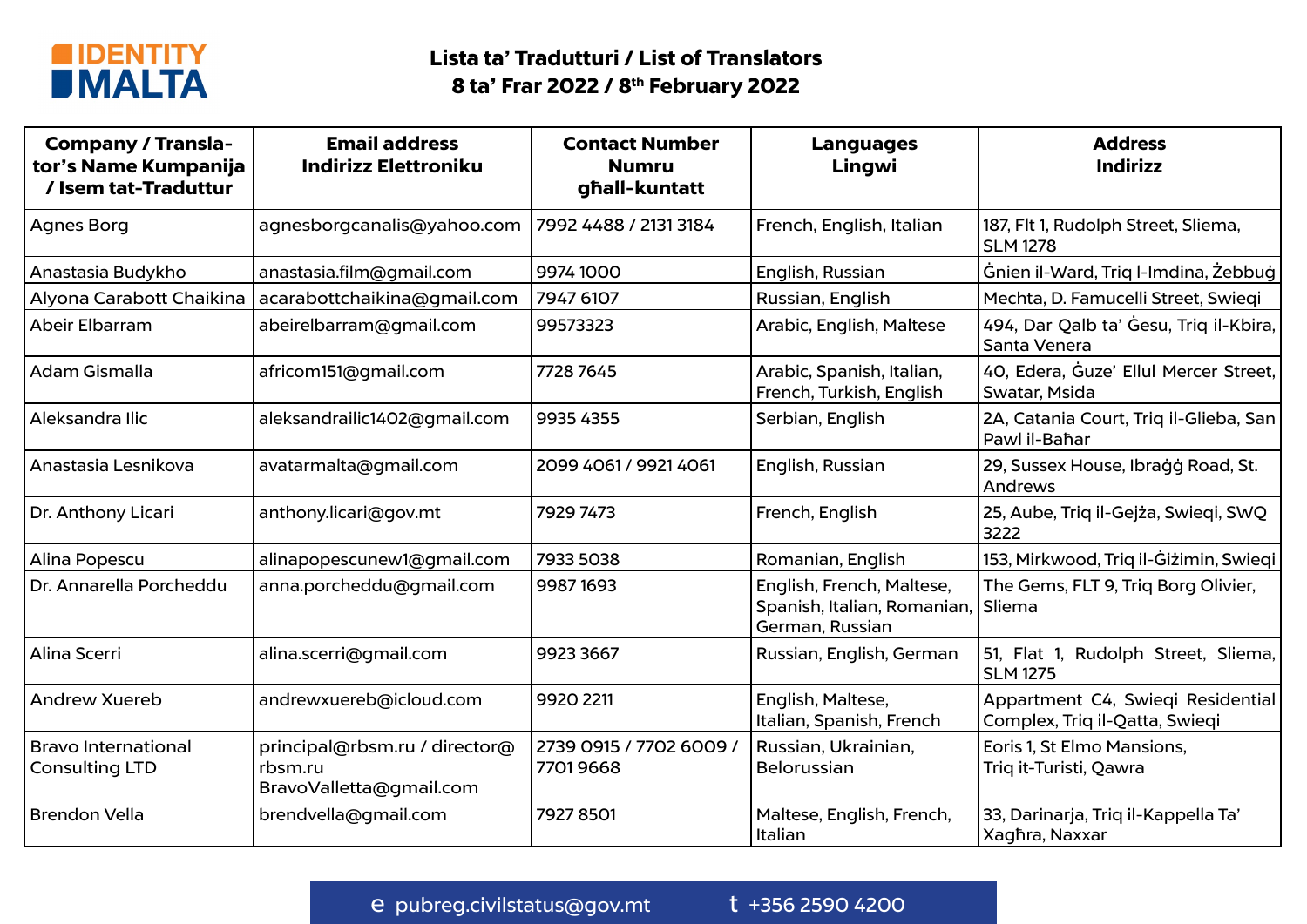



| Company/<br><b>Translator's Name</b><br>Kumpanija / Isem  | <b>Email address</b><br><b>Indirizz Elettroniku</b> | <b>Contact Number</b><br><b>Numru</b><br>għall-kuntatt | <b>Languages</b><br>Lingwi                           | <b>Address</b><br><b>Indirizz</b>                                      | <b>Company / Translator's</b><br>Name Kumpanija / Isem<br>tat-traduttur | <b>Email address</b><br><b>Indirizz Elettroniku</b>     | <b>Contact Number</b><br><b>Numru</b><br>għall-kuntatt | <b>Languages</b><br>Lingwi                                                 | <b>Address</b><br><b>Indirizz</b>                                                |
|-----------------------------------------------------------|-----------------------------------------------------|--------------------------------------------------------|------------------------------------------------------|------------------------------------------------------------------------|-------------------------------------------------------------------------|---------------------------------------------------------|--------------------------------------------------------|----------------------------------------------------------------------------|----------------------------------------------------------------------------------|
| tat-traduttur<br><b>Charlene Bezzina</b>                  | charlene2408@gmail.com                              | 9944 2289                                              | German, French, English, Maltese                     | 86/2, Triq Victor Vassallo,                                            | Gjergji Bitri                                                           | gjergjibitri@gmail.com                                  | 21 220 589 /<br>9980 6803                              | Albanian, English                                                          | 44, St. Philip CRT, Flt 6,<br>Trig Bordin, Pieta`, PTA1233                       |
|                                                           |                                                     |                                                        |                                                      | <b>Attard ATD1904</b>                                                  | Georgina Scicluna                                                       | gscicluna@yahoo.com                                     | 7944 0363                                              | French, Italian, English, Maltese                                          |                                                                                  |
| Dr. Claudine Borg                                         | borgclaudine@gmail.com                              | 7900 7800                                              | French, English, Maltese, Italian                    | 28, Petals, Guze' Borg Street,<br> San Ġwann                           | <b>Global Translation Solutions</b><br>Ltd                              | office@gts.com.mt /<br>dscerri@gts.com.mt               | 21 224 981 / 7722 4981                                 | All languages as per ISO<br>9001:2015 and ISO 17100:2015                   | 40, West Street, Valletta                                                        |
| Carlo Farrugia -<br><b>Malta Online Dictionary</b><br>Ltd | carlo@carlofarrugia.com                             | 9945 3434                                              | All main languages<br>combinations                   | <b>Ghabex, H Megiser Str,</b><br>Birguma, Naxxar                       | <b>Helena Galvez Martin</b>                                             | helenagalvezm@gmail.com                                 | 9992 4310                                              | standards<br>Spanish / English                                             | 17, Falcon Court, Flat 8, Katerina<br>Vitale Street, St Paul's Bay,              |
| Dr. Daniela Galea                                         | dg@danielagalea.com                                 | 9922 9381                                              | Maltese, English                                     | 59, Triq il-Kbira, is-Siggiewi                                         |                                                                         |                                                         |                                                        |                                                                            | SPB 4262                                                                         |
| Dr. Dane Munro                                            | danemunro@me.com                                    | 9947 1318                                              | Dutch, English                                       | 100, Paris Street, Żebbug                                              | <b>International Translation</b>                                        | info@itamalta.com /                                     | 21 322 404 /                                           | English, Maltese, French, Russian                                          | 80/1, Tigne' Street, Sliema,                                                     |
| <b>Dulce Rocio Galindo</b><br>Adame                       | dulce.galindoadame@<br>qmail.com                    | 9935 9282 /<br>+39 3479 025277                         | Spanish, Italian, English                            | Amanpura, Flat 10, Parkside,<br>Triq S Cannataci, Ibragg               | Agency Ltd                                                              | corporate@itamalta.com                                  | 21 333 642                                             | Portuguese, Italian, Spanish,<br>Arabic, Greek, German, Ukraine,<br>Polish | <b>SLM 3170</b>                                                                  |
| <b>Donatienne Tabone</b>                                  | dtabone_10@yahoo.com                                | 79410686                                               | French, English, Italian, Maltese                    | Tab1 Services Ltd, Tab1 House,<br>Triq Carmen Mallia,<br> San Ġwann    | Jana Mifsud Novomeska                                                   | jnovomeska@gmail.com /<br>office@translation-slovak.com | 7979 7511                                              | Slovak                                                                     | The Podium H4, Trig Michael<br>Debono, Żebbug                                    |
| <b>Euris Consult Limited</b>                              | translations@eurisconsult<br>com                    | 2203 0000                                              | All languages                                        | Vaults 13-16, Valletta Waterfront,<br>Xatt Pinto, Floriana             | Karina Ayrapetyan                                                       | karina.ayrapetyan@gmail.<br>com                         | 9924 1846                                              | English, German, Russian,<br>Ukrainian                                     | Doverie Services, East Gate<br>Offices, School Street, Msida,<br><b>MSD 1613</b> |
| Elena Duca                                                | lenokius@gmail.com                                  | 9900 1842                                              | Russian, English                                     | 12, Black A, Binja Buqana,<br>it-Torri tal-Arloģģ, Mtarfa              | Dr. Kurstin Gatt                                                        | kurstingatt@gmail.com                                   | 7920 0816                                              | Arabic, German, English                                                    |                                                                                  |
| Eastern Horizons Co Ltd                                   | xhy2008@yahoo.com                                   | 2722 3236 / 7906 0268                                  | Chinese, English                                     | 69, Grimville, Ferrovija,<br>  Sta. Venera                             | <b>KS Trans</b>                                                         | kstranscompany@yahoo.<br>com                            | 9985 2960 / 9944<br>5184                               | Arabic, Maltese, English, Italian,<br>French                               | 7, Hurghada, St Luke Str, St Paul's<br><b>Bay, SPB 2729</b>                      |
| Esta Lingua Ltd.                                          | info@estalingua.com /<br>mail@estalingua.com        | 21 335 330 / 9933 5330                                 | All official EU languages and all<br>major languages | Business Studio Block 2, Censu<br>Scerri Str, Tigne', Sliema, SLM 3064 | Lorraine Williams<br><b>Words in Transit</b>                            | info@wordsintransit.com                                 | 7955 7799                                              | All languages                                                              | 22/1, Triq Xatt il-Palm,<br>Bahar ic-Caghag. NXR 5183                            |
| <b>Edwin Pace</b>                                         | pace.edwin@gmail.com                                | 21 652 370 / 7965 2370 /<br>Whats app - 7965 2370      | Maltese, English, Portuguese,<br>Italian             | 114A, Trig Lia, Zabbar, ZBR 1413                                       | <b>Maha International Services</b>                                      | nternationalmaha@gmail.com 2148 2585                    |                                                        | Arabic                                                                     | San Anton, Auberge A, Flat 5-6,<br>Vial de Paule, Balzan, BZN 9022               |
| Fairuz El Miludi                                          | n_fayrouze@hotmail.com                              | 9984 5060                                              | Italian, Maltese, Spanish, Arabic,<br>English        | -Ankrott, Lourdes Lane, Swiegi                                         | Maja Brown                                                              | maja.brown.blagojevic@<br>qmail.com                     | 9944 6696                                              | Serbian, Bosnian, Montenegrin,<br>Croatian, Macedonian                     | 10/21, Hever Court, Molletta<br>Street, Swiegi                                   |
| Fortunata Randisi                                         | fortunata.randisi@virgilio.it                       | 79010666                                               | Italian, English, French, Spanish                    | 70, il-Giebja, Triq J Quintinus,<br>Bugibba/ Qawra                     | Dr. Marie Carmen De Gaetano                                             | mcarmendegaetano@gmail<br>com                           | 9927 5442 /<br>2144 3520                               | French, Italian, English, Maltese                                          | Success House, Triq Oscar<br>Zammit, Msida                                       |



e pubreg.civilstatus@gov.mt t +356 2590 4200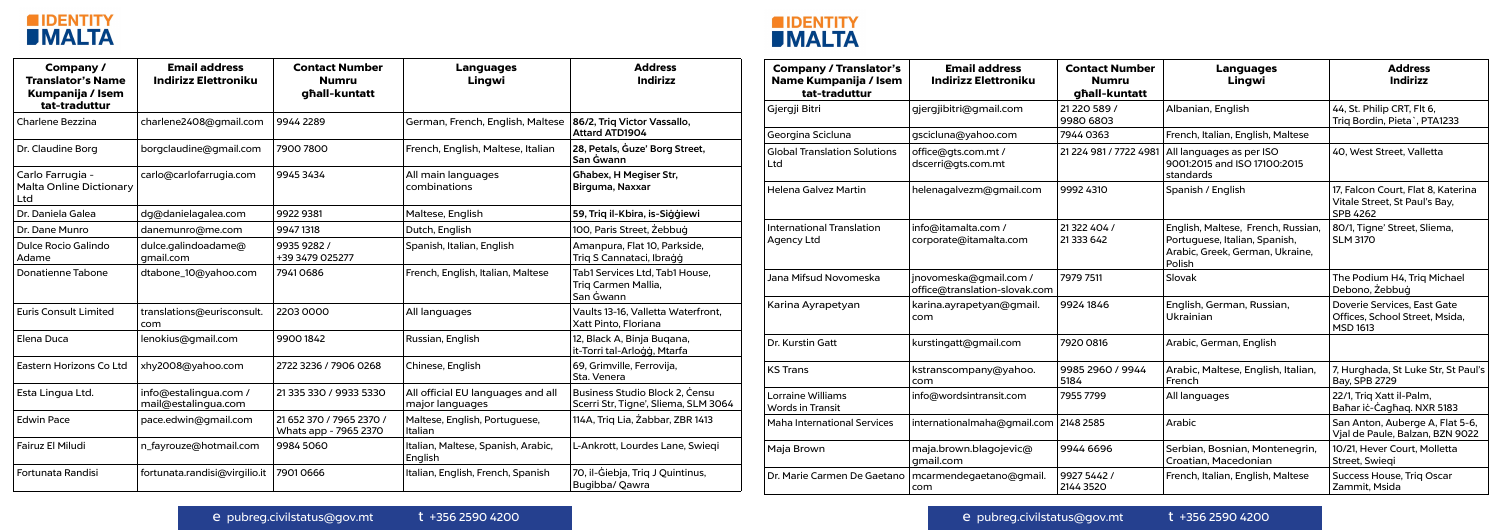



| <b>Company / Translator's</b><br>Name Kumpanija /<br><b>Isem tat-traduttur</b> | <b>Email address</b><br><b>Indirizz Elettroniku</b> | <b>Contact Numb er</b><br><b>Numru</b><br>ghall-kuntatt | <b>Languages</b><br>Lingwi                                                                                                                                                                                                                                                                                                                                                                               | <b>Address</b><br><b>Indirizz</b>                                   | <b>Company/</b><br><b>Translator's Name</b><br>Kumpanija / Isem | <b>Email address</b><br>Indirizz Elettroniku             | <b>Contact Numb er</b><br><b>Numru</b><br>ghall-kuntatt | <b>Languages</b><br>Lingwi                                                                                                                                                                                                                                                                                                                                                                                                                                                                      | <b>Address</b><br><b>Indirizz</b>                                              |
|--------------------------------------------------------------------------------|-----------------------------------------------------|---------------------------------------------------------|----------------------------------------------------------------------------------------------------------------------------------------------------------------------------------------------------------------------------------------------------------------------------------------------------------------------------------------------------------------------------------------------------------|---------------------------------------------------------------------|-----------------------------------------------------------------|----------------------------------------------------------|---------------------------------------------------------|-------------------------------------------------------------------------------------------------------------------------------------------------------------------------------------------------------------------------------------------------------------------------------------------------------------------------------------------------------------------------------------------------------------------------------------------------------------------------------------------------|--------------------------------------------------------------------------------|
| Media Consulta Malta<br>Limited                                                | translations@mctranslate.com                        | 2206 0207 / 9944 6226                                   | Arabic, Bosnian, Bulgarian, Chinese,<br>Croatian, Czech, Danish, Dutch, Estonian,<br>Finnish, Flemish, French, Gaelic, German,<br>Greek, Hebrew, Hungarian, Indonesian,<br>Italian, Japanese, Korean, Latvian, Latin,<br>Lithuanian, Maltese, Norwegian, Polish,<br>Portuguese, Romanian, Russian, Serbian,<br>Slovak, Slovene, Spanish, Swedish,<br>Thai, Turkish, Ukrainian, and any other<br>language | 150, Psaila Street,<br>Birkirkara, BKR 9077                         | tat-traduttur<br>Polyglot LTD                                   | info@polyglotmalta.<br>com / polyglotmalta@<br>gmail.com | 99020654                                                | Azerbajanian, English, Arabic, Armenian, Belarusian,<br>Bulgarian, Bosnian, Hungarian, Vietnamese, Georgian<br>Greek, Danish, Dari, Hebrew, Spanish, Italian, Kazakh,<br>Chinese, Kirghiz, Korean, Latvian, Lithuanian,<br>Macedonian, Maltese, Moldavian, German, Norwegian,<br>Polish, Portuguese, Pushtu, Russian, Romanian,<br>Serbian, Slovak, Slovenian, Tadjik, Turkmenian, Turkish,<br>Uzbek, Ukrainian, Farsi, Finnish, French, Hindi, Croatian,<br>Czech, Swedish, Estonian, Japanese | 204B, Vincenti<br><b>Building, Old Bakery</b><br>Street, Valletta, VLT<br>1453 |
| Maria Ferstl                                                                   | mferstl@maltese-greek-<br>german-translations.com   | 21 234 421 / 9917 1884                                  | German, Greek, Maltese, English                                                                                                                                                                                                                                                                                                                                                                          | 49, FL 7, Triq I-Isqof F.S.<br>Caruana, L-Imsida                    | Roberta Ellul                                                   | abroberta33@hotmail. 9944 7847<br>com                    |                                                         | Italian, English                                                                                                                                                                                                                                                                                                                                                                                                                                                                                | Olive Apartments, FLT1,<br>Patri Guze' Delia Street,                           |
| Marina Klencisceva                                                             | marinaklen@gmail.com                                | 99433466                                                | Russian, English                                                                                                                                                                                                                                                                                                                                                                                         | 135, Tower Road, Sliema,<br><b>SLM 1604</b>                         |                                                                 |                                                          |                                                         |                                                                                                                                                                                                                                                                                                                                                                                                                                                                                                 | Balzan                                                                         |
| Marie Louise Zammit<br>Micallef                                                | amicatranslate@gmail.com                            | 9944 1548 / 27 807 815                                  | Maltese, English, Italian                                                                                                                                                                                                                                                                                                                                                                                | 14, Hazelwood, Italian<br>Mission Street, Kalkara                   | Silvia Debono                                                   | silviaq@hotmail.com                                      | 9987 2138 / 21472053 Spanish / English                  |                                                                                                                                                                                                                                                                                                                                                                                                                                                                                                 | 2, Herbert Flats, Triq<br>F.Geneste, Birkirkara                                |
| Mariella Mangion                                                               | mariellamangion@gmail.com                           | 7920 7883                                               | Maltese, English, French                                                                                                                                                                                                                                                                                                                                                                                 | 15, Triq Pietro Gagliardi,<br>Tarxien, TXN 1261                     | Tatiana Favi                                                    | tanya_urus@mail.ru                                       | 9812 0020                                               | Russian, English                                                                                                                                                                                                                                                                                                                                                                                                                                                                                | 9 Cornwall, Flt 5, Triq<br>Clarence, Pieta                                     |
| Olena Borg                                                                     | olenaborg@gmail.com                                 | 9989 3240                                               | Russian, English                                                                                                                                                                                                                                                                                                                                                                                         |                                                                     | <b>Tomoko Cassar</b>                                            | tomoko@                                                  | 7949 5338 / 2123 3853 Japanese                          |                                                                                                                                                                                                                                                                                                                                                                                                                                                                                                 | East Garden, Triq                                                              |
| Orsetta Spinola                                                                | orsettaspinola@yahoo.it                             | 7713 7629                                               | All languages                                                                                                                                                                                                                                                                                                                                                                                            | 119, The Willows. Trig<br>Caravaggio, Gharghur                      |                                                                 | tomokocassar.com                                         |                                                         |                                                                                                                                                                                                                                                                                                                                                                                                                                                                                                 | Censu Farrugia, Msida,<br><b>MSD 1092</b>                                      |
| Olga Cassar                                                                    | olga.cassar@gmail.com                               | 7977 7111                                               | Russian, English, German                                                                                                                                                                                                                                                                                                                                                                                 | Shamal Crt, Flt 2, Triq<br>is-Seneskalk, Naxxar,<br><b>NXR 1235</b> | <b>Tama Ltd</b>                                                 | tamamalta@outlook.<br>com                                |                                                         | 21 571 935 / 9994 9652   Russian, Ukrainian, English                                                                                                                                                                                                                                                                                                                                                                                                                                            | No. 4, Coral flats, Triq il-<br>Gwiebi, St. Paul's Bay,<br><b>SPB 2851</b>     |
|                                                                                |                                                     |                                                         |                                                                                                                                                                                                                                                                                                                                                                                                          |                                                                     | <b>Tara Languages Ltd</b>                                       | info@taralanguages.<br>com                               | 999 44411                                               | All languages                                                                                                                                                                                                                                                                                                                                                                                                                                                                                   | 98, Bwierag Street,<br>Birkirkara, BKR 1213                                    |
|                                                                                |                                                     |                                                         |                                                                                                                                                                                                                                                                                                                                                                                                          |                                                                     | Tradocs.mt                                                      | admin@tradocsmt.eu                                       | 9985 2770                                               | All languages                                                                                                                                                                                                                                                                                                                                                                                                                                                                                   | Roberta Apartments,<br>Triq Il-Passju, Fleur-<br>De-Lys                        |

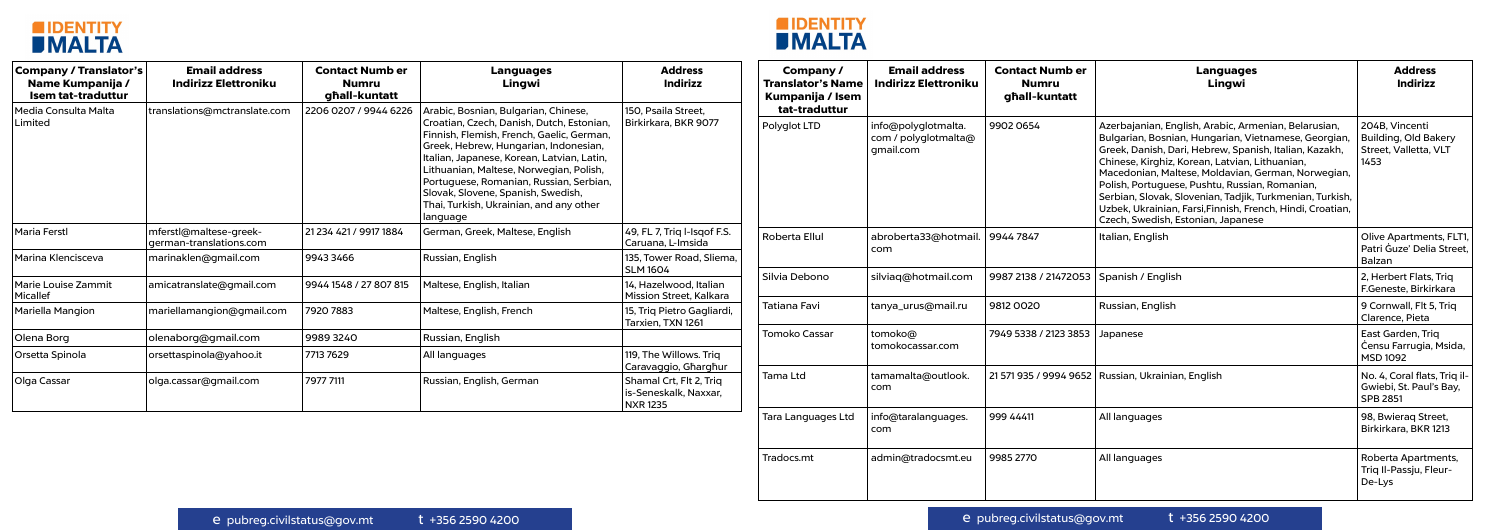## **L-Aġenzija Identità Malta – Lista ta' Tradutturi Termini u Kundizzjonijiet**

L-Aġenzija Identità Malta hija eskluża minn kwalunkwe relazzjoni li hija strettament bejn t-traduttur u l-klijent.

L-Aġenzija Identità Malta ma tiġġustifikax, la l-kompetenza professjonali u lanqas ix-xogħol li jsir mittradutturi imniżżla fuq il-Lista ta' Tradutturi - Aġenzija Identità Malta. L-użu ta' kwalunkwe traduttur fuq il-Lista ta' Tradutturi - Aġenzija Identità Malta ma jfissirx li kwalunkwe servizz meħtieġ mill-Aġenzija huwa approvat jew mogħti fi kwalunkwe mezz jew forma.

Kwalunkwe persuna li tuża servizz ta' traduttur mil-Lista ta' Tradutturi - Aġenzija tal-Identità Malta m'għandha l-ebda jedd tfittex lill-Aġenzija minn kwalunkwe ħsara tal-passat, attwali jew futura ta' kwalunkwe natura li tista' sseħħ qabel, matul jew wara l-forniment ta' kwalunkwe servizz ipprovdutmit-traduttur.

4. Kwalunkwe traduttur fil-Lista ta' Tradutturi - Aġenzija Identità Malta huwa responsabbli u jindenizza lill-Aġenzija Identità Malta jekk kwalunkwe servizz ta' traduzzjoni pprovdut ma jkunx skont l-istandard mitlub mill-Aġenzija;

Il-Lista ta' Tradutturi - Aġenzija Identità Malta qed tiġi pprovduta mill-Aġenzija Identità Malta skont it-termini u l-kundizzjonijiet li ġejjin;

1. L-Aġenzija Identità Malta - Lista ta' Tradutturi qed tiġi pprovduta sempliċiment għal skopijiet ta' informazzjoni. Ir-rwol tal-Aġenzija huwa limitat biss għad-distribuzzjoni tal-Lista ta' Tradutturi - Aġenzija Identità Malta lill-partijiet interessati;

2. L-Aġenzija Identità Malta tirriżerva d-dritt li tirrifjuta kwalunkwe traduzzjoni ppreżentata mingħajr ma tagħti raġuni għal dan ir-rifjut. L-Aġenzija mhi responsabbli bl-ebda mod għall-kwalità tattraduzzjonijiet ippreżentati mit-tradutturi fuq il-Lista ta' Tradutturi - Aġenzija IdentitàMalta;

3. L-Aġenzija Identità Malta ma tkunx involuta fi, u ma tistax tinżamm responsabbli għal xi tranżazzjoni, monetarja jew mod ieħor bejn il-klijent u t-traduttur. L-Aġenzija Identità Malta mhix responsabbli u lanqas tista' tiffissa r-ratitat-traduzzjoni;

5. Kwalunkwe traduttur jew aġenzijata' traduzzjoni fil-Listata'Tradutturi-Aġenzija Identità Malta mhijiex approvata mill- Aġenzija b'xi mezz jew forma, fir-rigward tal-kapaċità jew tal-pożizzjoni.



| Transcripta Translation<br>Services Ltd | info@transcripta.com     | 9985 5794 / 7956 5555 /<br>27 2930 00 | All languages            | 48, Flat 1, St Zachary Street,<br>Valletta                                 |  |
|-----------------------------------------|--------------------------|---------------------------------------|--------------------------|----------------------------------------------------------------------------|--|
| <b>TransConsult Ltd</b>                 | office@trans-consult.com | 99644691                              | English, German, Spanish | San Michel Building, Suite 68,<br>  110, St. George's Road,<br>St. Julians |  |
| Valcho Stoychev Valchev                 | president.bmca@gmail.com | 9929 5727                             | Bulgarian, Russian       | Mechta, 24, F. Assenza Street,<br>Ibraģģ, Swieqi                           |  |

e pubreg.civilstatus@gov.mt t +356 2590 4200